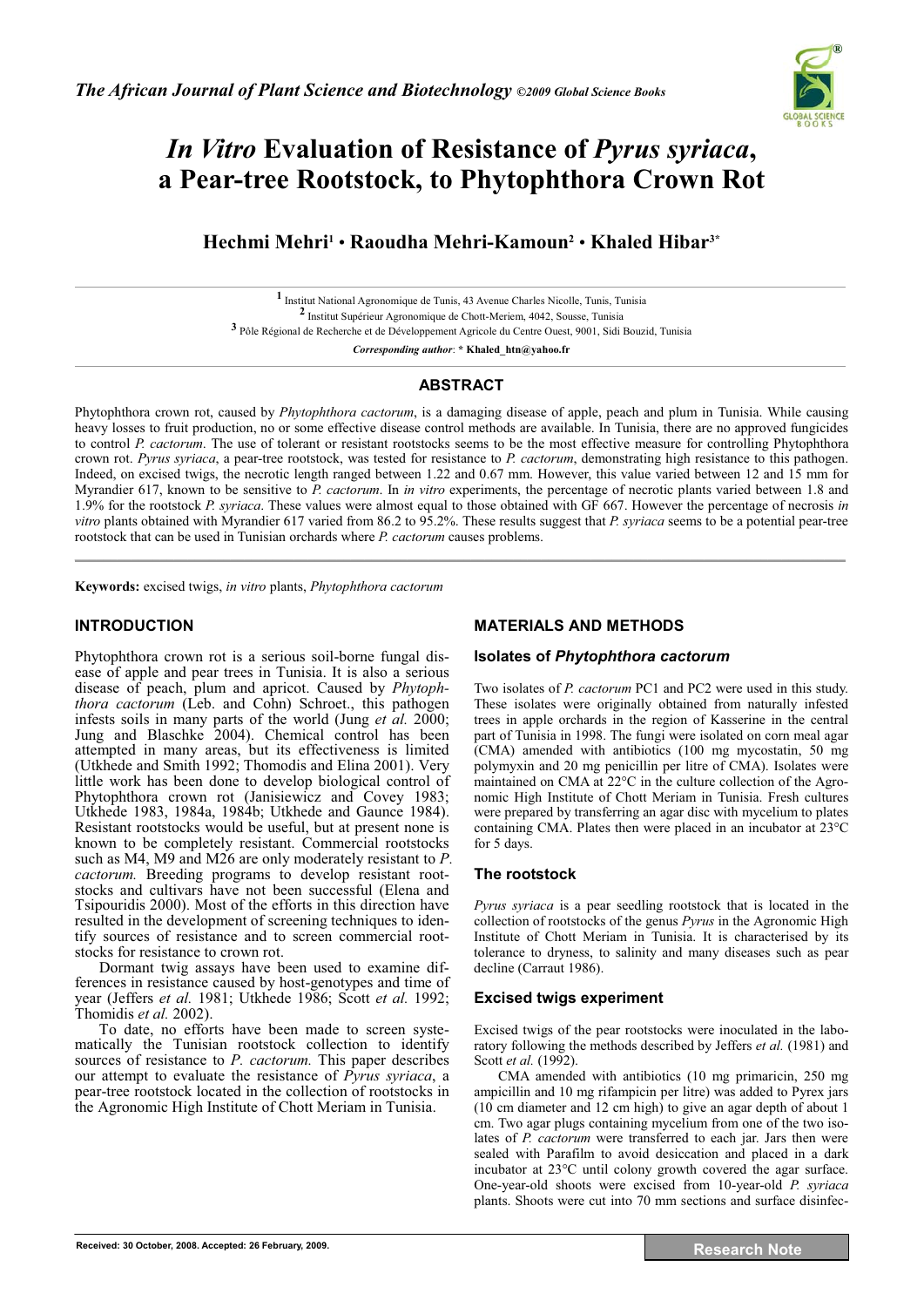ted in domestic chlorine bleach 10% (sodium hypochloride; 4.8%) for 5 min and then rinsed three times with sterile distilled water. A flamed scalpel was used to remove about 1 mm bark from the base of each segment to expose the cambium. Ten of these paired segments were placed upright in each jar of CMA. The jars were then resealed with Parafilm and returned to a dark incubator at 23°C. After 4 days, the twig segments were removed from the jars and stripped of their periderms with a sharp scalpel. The length of necrosis on each twig and the depth of agar in each jar were measured. By subtracting the depth of agar from the total length of necrosis, a value for net necrosis length was obtained.

In this essay shoots of the rootstock GF 677, resistant *to P. cactorum* (Elena and Tsipouridis 2000), and of the rootstock Myrandier 617, sensitive to the same pathogen (Elena and Tsipouridis 2000), treated similarly served as positive and negative control respectively.

All the experiments were conducted twice.

Five jars per elementary treatment were used and variance analysis of the treatment effect on measured data was performed by using the general linear model procedure of SPSS (SPSS 10.0). Experiments were analyzed using standard analysis of variance (ANOVA) with factorial treatment structure and interactions. When F values were significant at  $p > 0.05$ , differences among the treatments were determined by S-N-K (Student-Newman-Keuls) test.

#### *In vitro* **plant experiment**

Shoot cultures of *P. syriaca* were initiated and propagated on modified Murashige and Skoog (1962) media supplemented with 30 g.L<sup>-1</sup> of sucrose, 1 mg g.L<sup>-1</sup> of benzyladenine (BA) and 8 g.L<sup>-1</sup> of Difco agar.

Micropropagated shoots of *P. syriaca* were inoculated *in vitro* using the method of Scott *et al.* (1992). The culture media CMA amended with the antibiotics (10 mg primaricin, 250 mg ampicillin and 10 mg rifampicin per litre) was added to test tubes to give an agar depth of about 5 cm.

One agar plug containing mycelium from one of the two isolates of *P. cactorum* was transferred to each test tube. Then, tubes were sealed with Parafilm to avoid desiccation and placed in a dark incubator at 23°C until colony growth covered the agar surface.

*In vitro* uninodal segments were excised from plants obtained from the  $11<sup>th</sup>$  subculture and 3 cm in height and were placed in each test tube. Tubes were then resealed with Parafilm and transferred to a growth chamber at  $23 \pm 2$ °C under a 16 h light / 8 h dark photoperiod with cool white fluorescent light (40  $\mu$ E.m<sup>-2</sup>.s<sup>-1</sup>).

After 4 days, the percentage of necrotic *in vitro* plants was calculated. Ten *in vitro* plants per elementary treatment were used in this essay.

Statistical analyses were conducted as described above.

#### **RESULTS AND DISCUSSION**

#### **Evaluation of the resistance of** *Pyrus syriaca* **on excised twigs**

The margin of necrosis was not always obvious unless the bark was removed. At 4 days after inoculation, the bark was stripped and the brown necrosis of the inner bark was assessed. A distinct margin between healthy and necrotic tissues was clearly visible, especially on the sensitive rootstock (Myrandier 617). On GF 677 or on *P. syriaca* little or no symptoms developed. Results presented in **Fig. 1** show a significant difference between Myrandier 617 and the two other rootstocks (GF 677 and *P. syriaca*). Indeed, the length of necrosis does not exceed 1.3 mm and it ranged between 1.22 and 0.86 mm for GF 677 and between 1.22 and 0.67 for *P. syriaca*. However, this value varied between 12 to 15 mm for the sensitive rootstock (Myrander 617).

Data obtained from this study suggests that while the rootstock GF 677 is known to be resistant to *P. cactorum*, the rootstock *P. syriaca* exhibits the highest tolerance to the two isolates of *P. cactorum*. Indeed, the lowest necrotic length was obtained with the *P. syriaca* rootstock.



**Fig. 1 Length of necrosis (mm) measured on the 3 rootstocks after an incubation period of 4 days at 23°C.** PC1 and PC2: The tow isolates pf *Phytophthora cactorum* used in this essay.

Basing on an excised twigs essay, Thomidis *et al.* (2001) showed that GF 677 was moderately resistant to *P. cactorum*. By using the same method (excised twigs) to evaluate the resistance of stone fruit rootstocks to *P. crown* rot, Elena and Tsipouridis (2000) demonstrated that the rootstocks Tsukuba 5 and St. Julien 655/2 were more resistant to *P. catorum* than Myrandier 617. Similar results were obtained by Tsipouridis *et al.* (2005) showing that Myrandier 617, a peach-tree rootstock, inoculated with the isolate *P. cactorum* 1906 had a significantly lower chlorophyll index than the control.

#### **Evaluation of the resistance of** *Pyrus syriaca* **on** *in vitro* **plants**

In this assay, *in vitro* plants obtained from the  $11<sup>th</sup>$  subculture were used (maximum multiplication rate and shoot elongation) and the percentage of necrotic *in vitro* plants was calculated.

Statistical analysis did not separate GF 667 (the positive control) from *P. syriaca*; however, there was a significant difference between these two rootstocks and Myrandier 617 (the negative control). Results obtained showed that the percentage of necrosis in *in vitro* plants varied between 1.8 and 1.9% for the rootstock, *P. syriaca*. These results were almost equal to those obtained with GF 667. However, the percentage of necrosis in *in vitro* plants obtained with Myrandier 617 varied from 86.2% with the first isolate of *P. cactorum* to 95.2% with the second isolate of the same pathogen (**Fig. 2**).

We note in this essay that some *in vitro* plants inoculated with *P. cactorum* appear to be healthy with no symp-



**Fig. 2 Percentage of necrotic** *in vitro* **plants of the 3 rootstocks, inoculated with two isolates of** *P. cactorum* **(PC1, PC2), obtained after an incubation period of 4 days at 23°C.**